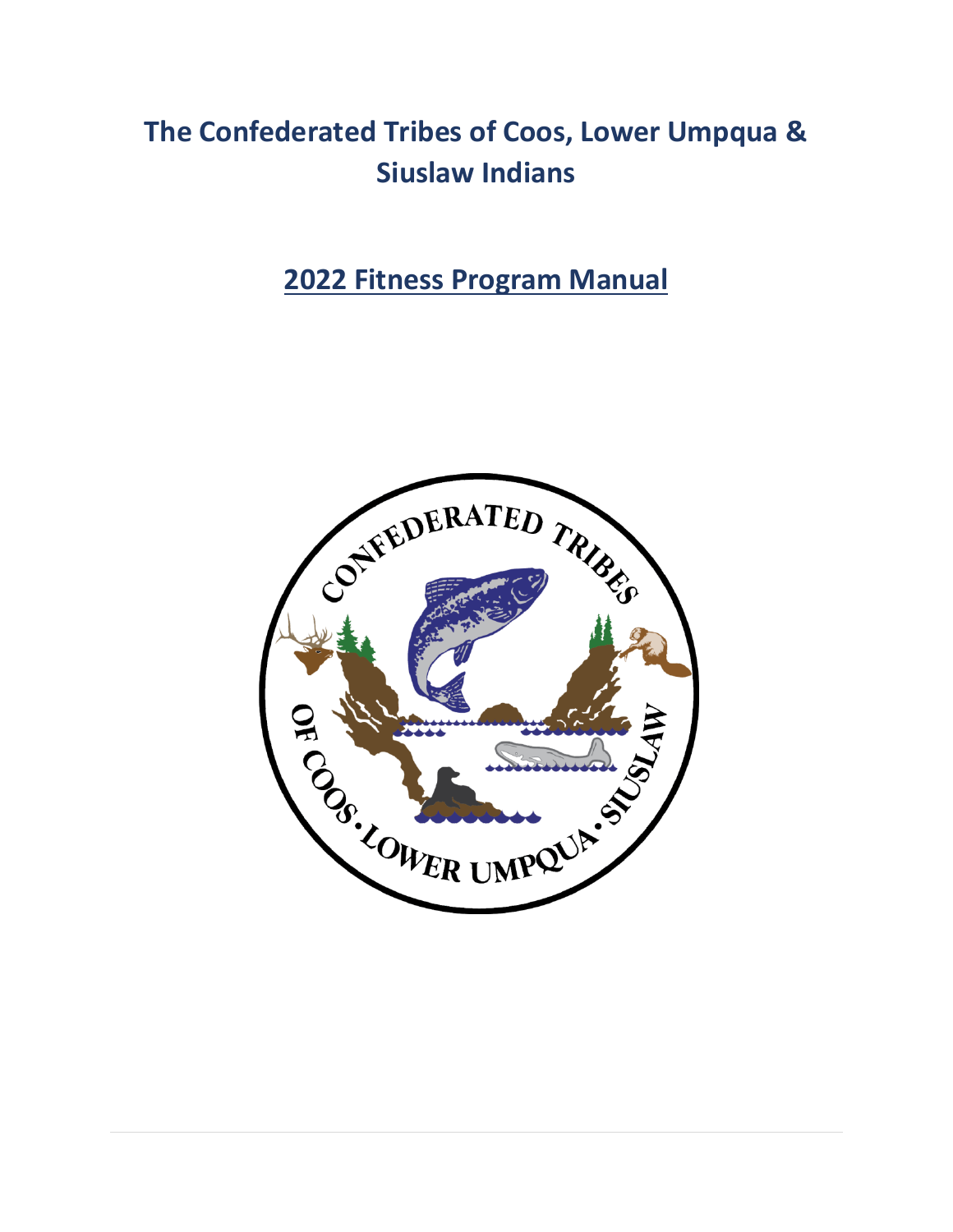#### **Purpose**

The Confederated Tribes of Coos, Lower Umpqua & Siuslaw Indians (CTCLUSI) offers programs and services to Tribal members to support healthy and successful families. The goal of the CTCLUSI Fitness Program is to provide an annual Fitness benefit to Tribal members to encourage improvements in health and wellness.

#### **Program Eligibility**

To be eligible for the annual benefit, you must be:

- An enrolled member of the Confederated Tribes of Coos, Lower Umpqua and Siuslaw Indians (CTCLUSI) age 18 or older (Adult Fitness Program), OR
- An enrolled member of CTCLUSI between the ages of 0 and 17 (Youth Fitness Program), OR
- The legal spouse of an enrolled CTCLUSI Tribal member:
	- o You must provide a marriage certificate if one is not already on file.
	- $\circ$  The spouse must reside with the Tribal member; if the spouse is deceased or is no longer living in the same household, Fitness benefits cease.
		- No benefit exists for legally separated and/or divorced spouses.
		- Benefits are not provided for domestic partners or common-law spouses.
	- $\circ$  If the spouse is also a Tribal member, he/she does not get an additional benefit as a spouse.

#### **Program Guidelines**

The program is divided into two benefits: Adult Fitness and Youth Fitness. Although the annual benefit dollar amount is the same (except for Youth 5 and under), there are some differences between the two programs. The Nike Shoe Program is administered concurrently through the Fitness Program and the cost of shoes is deducted from the annual benefit available.

# *Adult Fitness*

• Covers the cost of fitness center membership fees, with an annual cap of \$500.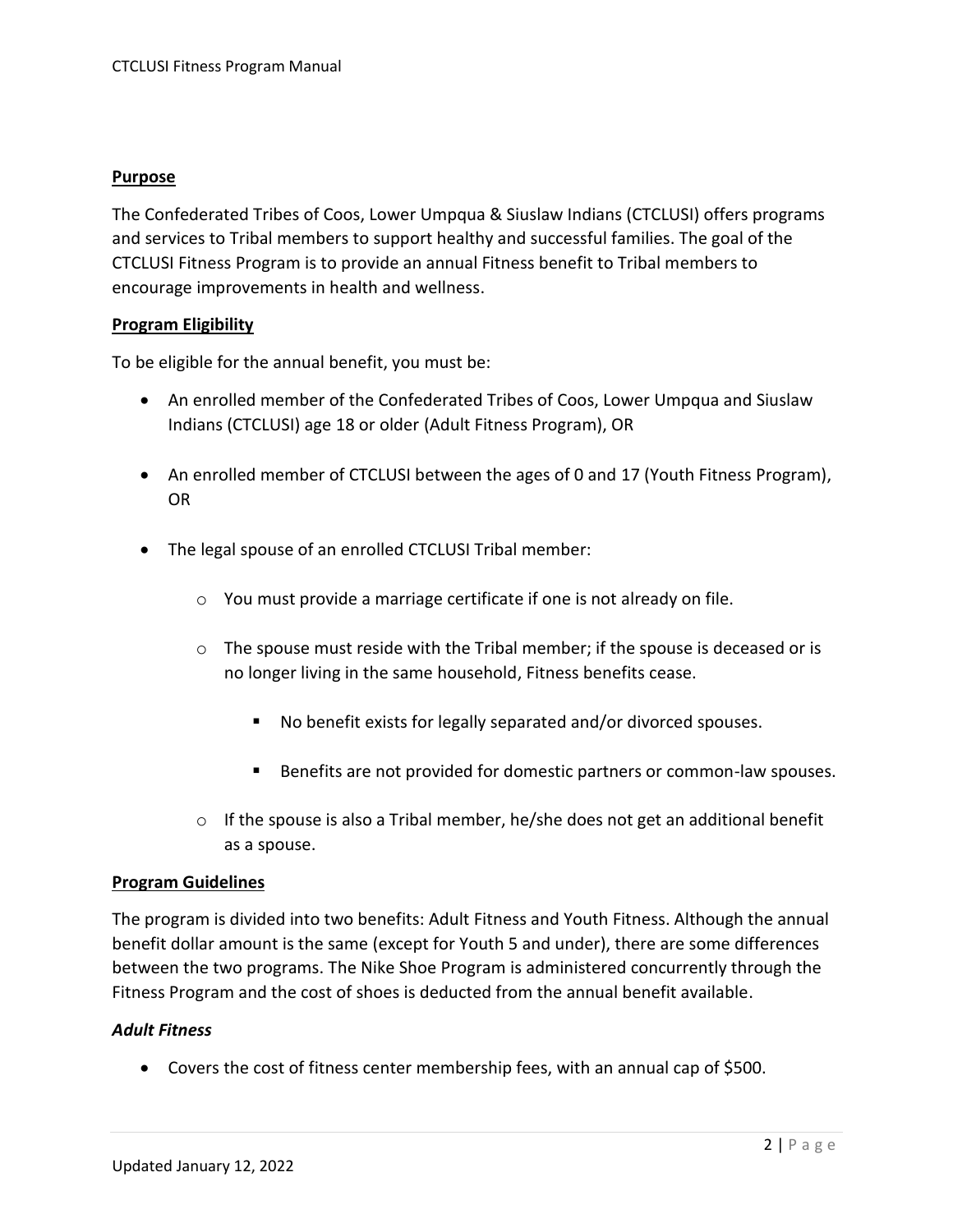- o **Family memberships**: you may select a family membership at a gym if you prefer. The cost of a family membership will be divided among the number of persons living in the household and/or included in the membership. If any of the persons covered by the membership are not eligible for the Fitness benefit, their share of the family membership will not be paid/reimbursed by the Tribe. The annual cap on family membership is \$500 for each eligible person.
- o **Late fees, towel fees and lock/locker fees are not reimbursable. Non-fitness related amenities such as tanning and massage, if part of the membership, will be subtracted from the payments.**
- In lieu of fitness center membership, the Tribal member may choose to use his/her annual benefit for other fitness-related activities:
	- o Sports Participation: You may use your benefits to pay the costs associated with participating in organized sports programs, such as basketball, football, baseball, golf, etc. Allowable costs include participation fees, court fees, facility fees, greens fees, etc. Clothing and equipment are limited and are included in the Equipment benefit (see below). Fees for conveniences not related to fitness, such as golf cart rentals, towel fees and stable fees, are not allowable. **Participation fees for marathons and races are no longer reimbursable**. No donation is reimbursable.
	- o Equipment: You may use up to \$250 of your annual benefit to purchase fitness equipment. The equipment must be for your use only and must be specifically and solely used for fitness. Examples of allowable fitness equipment include: treadmills, stair steppers, bicycles, bats, balls, helmets, yoga mats (\$25.00 maximum), safety gear (shin protectors, knee pads, etc.). Clothing is only reimbursable if it is required to participate in a particular fitness activity (bowling shoes, cleats, etc.) and it is not an everyday use item (socks, t-shirts, etc.). **Purchase of large equipment items, such as treadmills, kayaks, paddleboards, bicycles, and other exercise equipment is limited to one every five (5) years. Fitness watches have a maximum reimbursement of \$150.00.** You may not pool your fitness benefit within a family to increase this benefit for a single piece of equipment.
	- o Shoes**:** for running, jogging and walking are limited to one pair up to \$125 per year (hiking boots are limited to one pair up to \$150 per year).
	- o Exclusions/Non-Allowable Items: Fitness funds are not available for items that are not specifically related to fitness.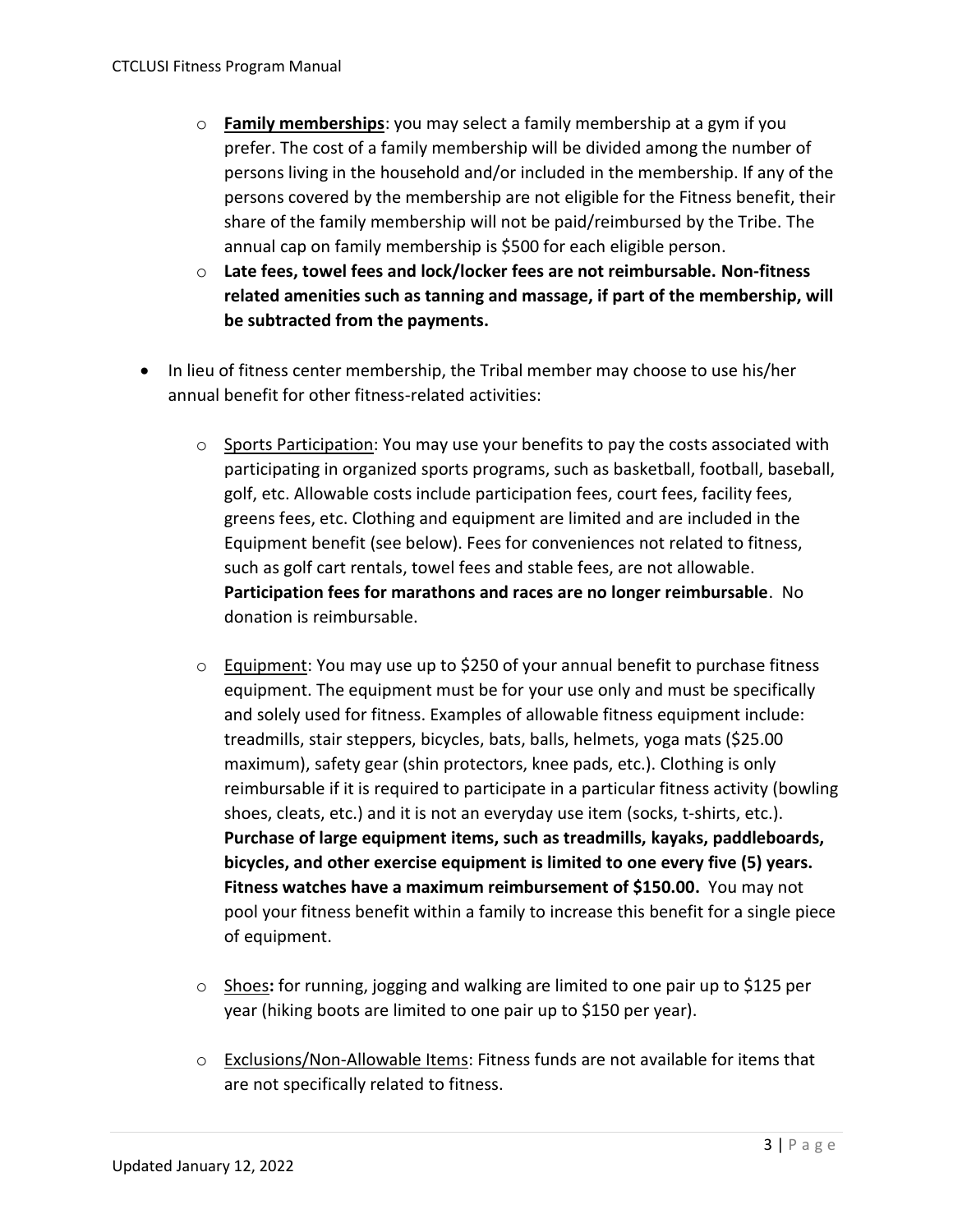- Items such as golf cart rentals, towel fees and locker fees are a convenience and do not contribute to an overall fitness program and are thus not allowable.
- Weight loss programs must have a nutritional counseling component. Programs that rely solely on supplements or drugs are not allowable under this program. This program does not pay for medical care related to weight loss and/or weight-loss programs that are offered by a medical clinic.
- Equipment must be specifically related to fitness. Items that may be used for purposes other than fitness are not allowable under the fitness program. This includes items such as strollers, motorized scooters, etc. If you have a question about a specific piece of equipment, please call the program coordinator (phone number on the application form).
- Sports drinks and water are not reimbursable.
- Child care while parent is exercising is not reimbursable.
- Food co-op programs are not allowable under the Fitness Program.

# *Youth Fitness*

- Covers the cost of organized sports or activities such as softball, baseball, swimming, soccer, karate, dance, gymnastics, etc., with an annual cap of \$500.
	- $\circ$  Children under the age of five (5) receive an annual fitness benefit cap of \$300 for age-appropriate activities such as swimming lessons, tumbling, etc. The equipment benefit for children under 5 years old is limited to items such as ageappropriate tricycles/bicycles or a bicycle carrier/seat which attaches to the parent's bicycle.
- Also covers other expenses such as fees, required clothing, and special equipment necessary to participate in chosen sport.
- Up to \$300 of the annual benefit may be used for equipment necessary to participate in the sport or activity of the Tribal youth's choice.
- The program will also pay the school's "pay to play" participation fee. **Requires ten (10) day notification for payment directly to the school.**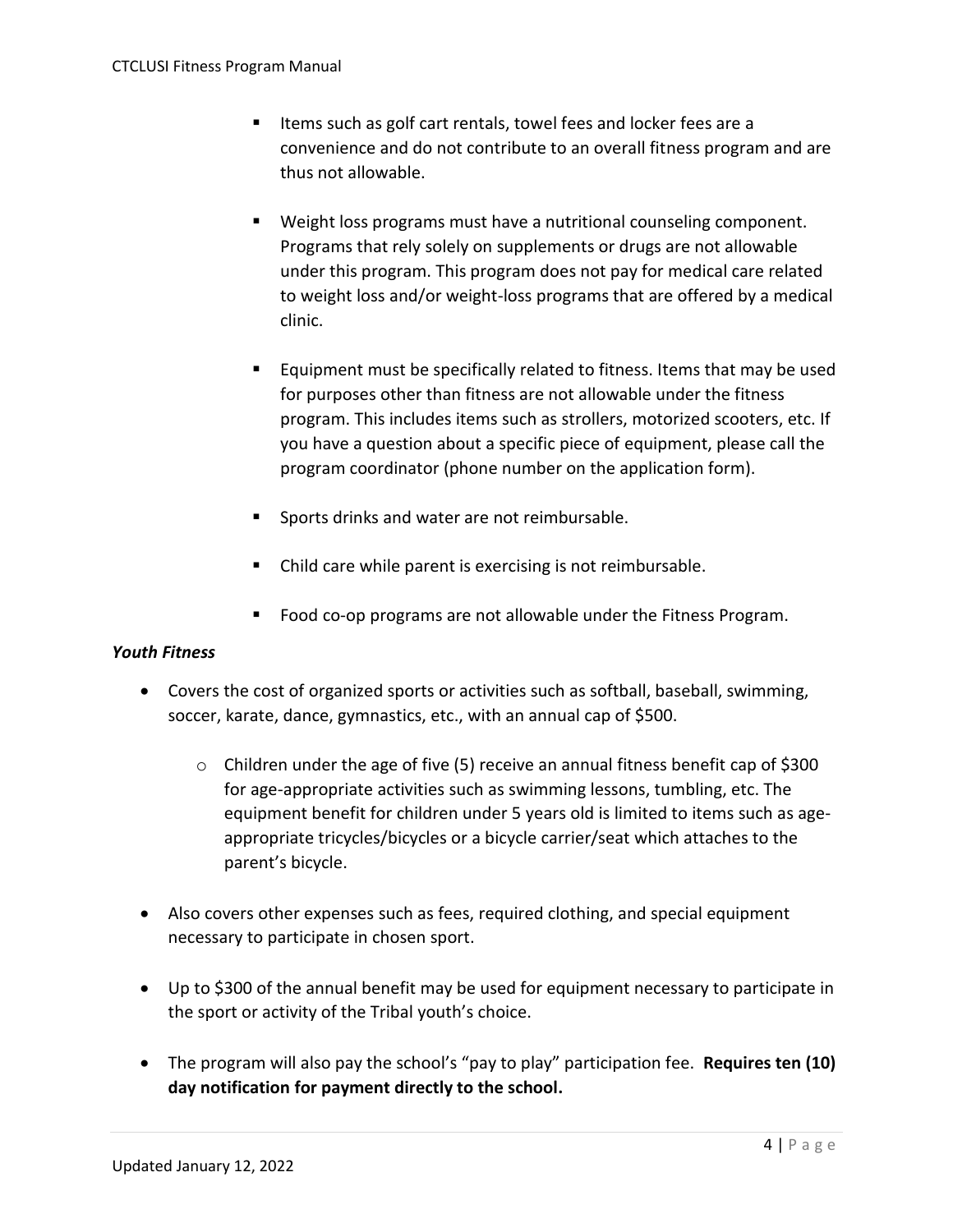- Funds can also be used at athletic clubs, swimming pools, YMCA, tennis clubs, golf clubs, sports centers, etc.
- Fitness Program funds can be used to pay for attendance at overnight/residential youth camps with pre-approval and if the program meets the following criteria:
	- o To qualify, the camp must be either fitness-oriented or have a strong fitness/outdoor component.
	- $\circ$  Fitness funds cannot be used to pay for programs that are primarily day care programs (such as an after-school program). To qualify, the program must have a mandatory fitness component.
	- o Fitness funds may be used to pay for attendance at camps sponsored by other Native or Tribal organizations if the camp contains a fitness or outdoor activity component.
	- o If you want CTCLUSI to pay the camp fees directly, you must send the completed camp application with the completed Youth Fitness Application to CTCLUSI for pre-approval at least three (3) weeks before the camp fees are due to be paid.
	- o Fitness funds cannot be used to pay camp fees for non-eligible persons.
	- o Camp fees are subject to the annual cap of \$500.
- Non-allowable items under the Youth Fitness program:
	- o Child care programs.
	- o Camps which do not have a fitness component (music camps, art camps, etc.).
	- $\circ$  Equipment and/or programs that are not age-appropriate. (fitness watches)
	- o Equipment and/or programs that are not for the sole use/benefit of the child.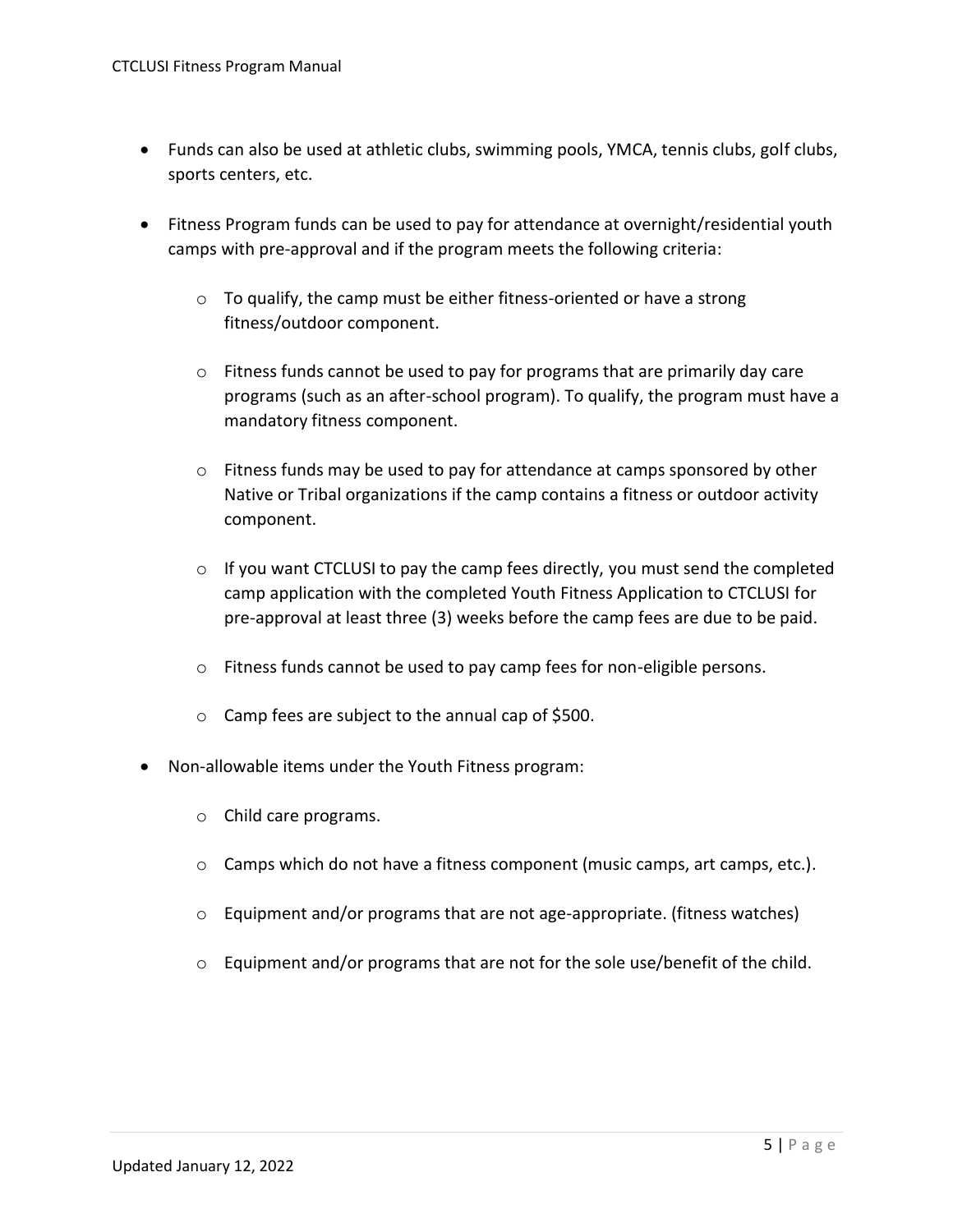# *Nike Shoe Program*

- You may use \$65 of your annual funds to purchase a pair of Nike N7 shoes from CTCLUSI. The shoes are subject to the annual \$500 cap. The cost of the shoes may change without notice subject to the actual cost of the shoes to the program.
- Shoe purchases are subject to availability. Nike produces a limited number of N7 shoes on a regular basis but when they are gone, no more will be made until the next scheduled production run.
- CTCLUSI reserves the right to substitute a shoe in the same size and a similar color/style when the requested N7 shoe is no longer available.
- If you do not like the shoe or it does not fit, you may return it as long as it has not been worn other than to try it on. If you return the shoe without requesting a replacement, your account will be credited.
- If you meet certain criteria (the N7 screening tool is included on the application) you may be able to receive a second pair of shoes each year through the Diabetes program. This pair of shoes is not charged to your fitness account.

# **Fitness Program Procedure**

1. You must fill out a new form each year. The Adult Form includes the Tribal member and his/her spouse. The Youth form is for all eligible children 0-17 and High School Seniors over the age of 17.

# *Note: In consideration for participation in this program, the Tribal member/spouse/parent agrees that CTCLUSI is not liable for any resulting injury or costs associated with an injury.*

- 2. CTCLUSI has agreements with some fitness clubs in the local areas. If you join a club with such an agreement, they will bill CTCLUSI each month for your membership.
	- a. If you discontinue your membership, it is your responsibility to notify the fitness club and CTCLUSI. If you stop using the club but fail to cancel your membership, you will be responsible for any monthly charges that occur after you stop going to the facility.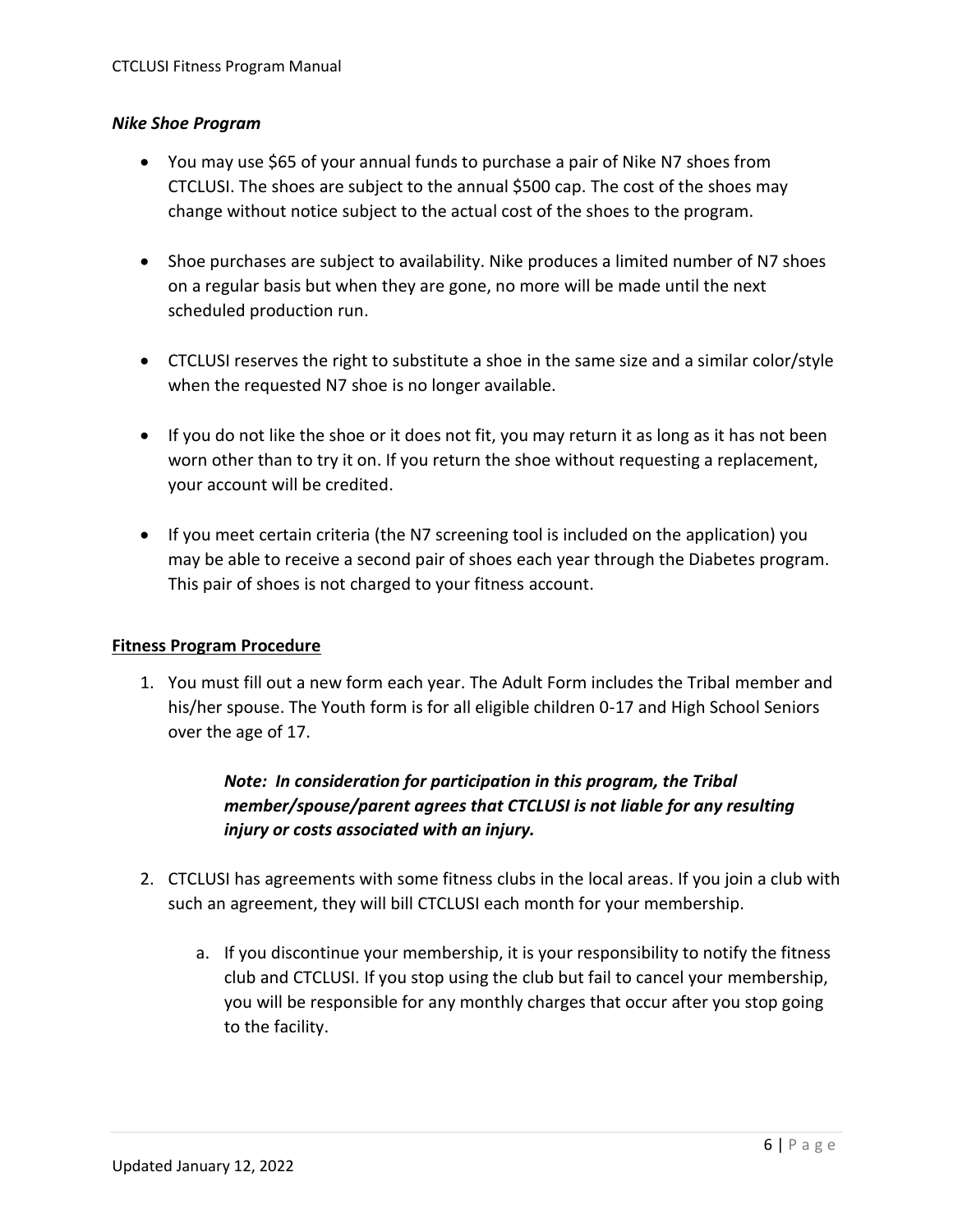- b. Some facilities offer pay-per-visit plans. Please evaluate your options and choose the plan that best meets your intended usage. If your monthly usage on pay-pervisit is higher than an unlimited monthly plan would be, CTCLUSI will switch you to an unlimited plan to maximize your benefit.
- c. Many facilities in the local area require sign-in with your visits and this sign-in is include in the monthly billing. If we see that you are not using your membership, we will contact you to discuss other options (pay-per-visit, cancelation, etc.). **Please be aware that we will not continue to pay for a membership that is not being used.**
- d. If you register for a fitness facility, you are responsible for any fees over the annual benefit of \$500.
- 3. All other Fitness Program expenses are on a reimbursement basis. You must turn in a copy of your itemized receipts to be reimbursed for your costs.
	- a. To be eligible for reimbursement, we must receive all receipts by the date (mid-January) on the Fitness Application each year. Reminders are also placed in the November and December CTCLUSI Tribal newsletters.
		- **i.** Receipts must clearly indicate the vendor's name, the date of purchase, the item(s) purchased and the cost of each item. For receipts for club memberships, the receipt must also have the name of the Tribal member or spouse on the membership. **Generic receipts must be accompanied by a canceled check or bank statement. No bill of sale, no cash receipts from private parties.**
		- ii. Items must be purchased in the year for which funds are being requested (the Fitness Program runs on a calendar year: January 1 through December 31). **Purchases from January thru June will be due for reimbursement in July. July thru December purchases are due in January**. \*The specific dates will be posted in the newsletter.
		- iii. Due to year-end close-out of our books, requests received after the due date cannot be processed.
	- b. If you have a hardship and are unable to purchase a fitness item and await reimbursement (which can take up to 3 weeks), contact the program coordinator for other arrangements.